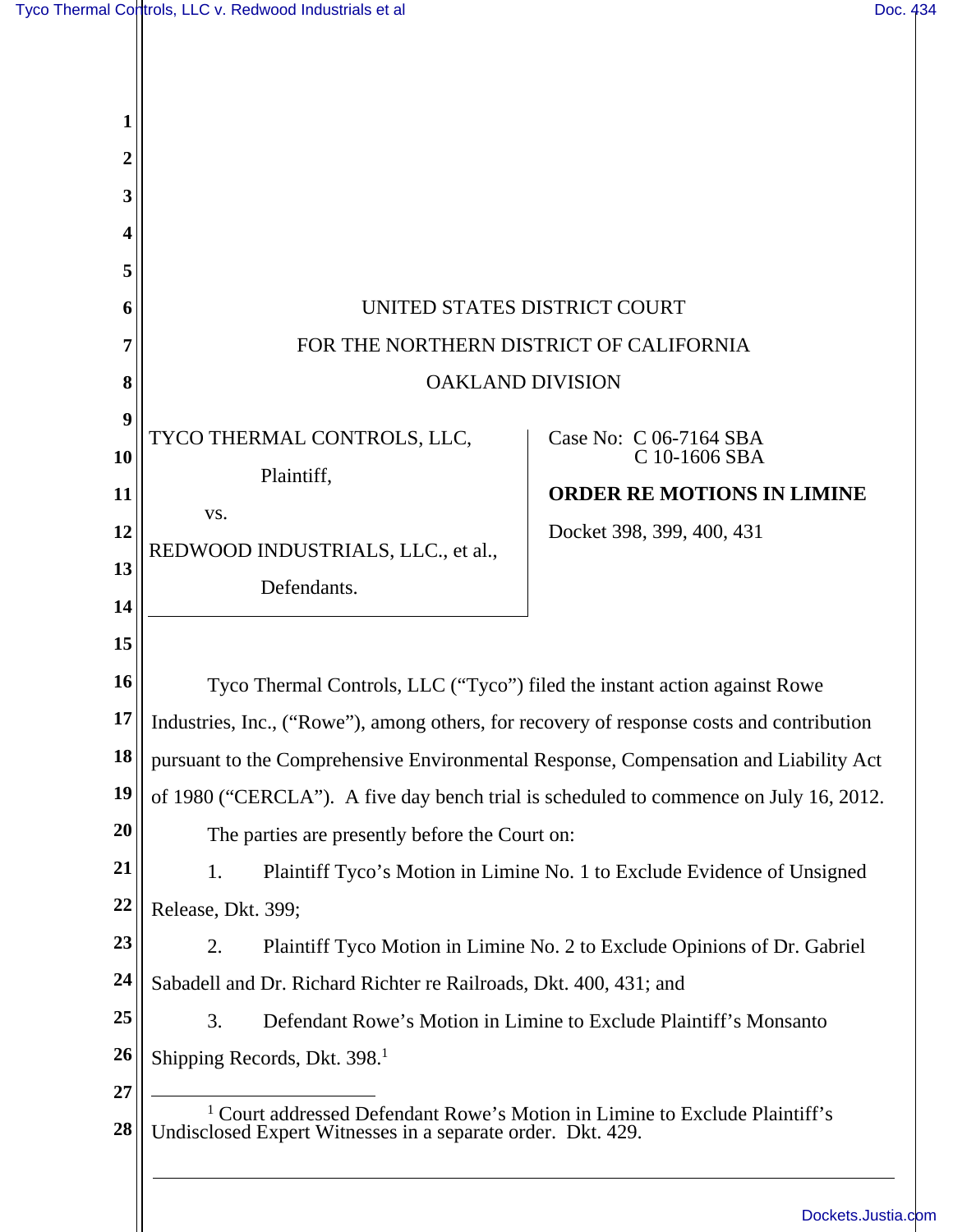**1 2 3 4**  Having read and considered the papers filed in connection with this matter and being fully informed, the Court DENIES all of the foregoing motions. The Court, in its discretion, finds these matters suitable for resolution without oral argument. See Fed. R. Civ. P. 78(b); N.D. Cal. Civ. L.R. 7-1(b).

**5** 

#### **I. BACKGROUND**

**6 7 8 9**  The instant action arises from a dispute over who is responsible for remediation costs associated with real property located at 2201 Bay Road, Redwood City, California ("the Property"), which is contaminated with Polychlorinated Biphenyls ("PCBs"). The Property is now owned by Tyco.

**10 11 12 13 14**  In or about 1955, the Property was owned by Redwood Industrials, LLC, which no longer is a party to this action. In 1962, Redwood leased the Property to Carlisle Corporation ("Carlisle"). From 1965 to mid-1973, Carlisle subleased the Property to Hill Magnetics ("Hill"). In 1968, Coleman Cable & Wire Company ("Coleman") acquired Hill's stock. Defendant Rowe is the successor-in-interest to Coleman.

**15 16 17 18 19 20 21 22 23 24**  In March 1973, Redwood sold the Property to Raychem Corporation ("Raychem"), Tyco's predecessor-in-interest. The sale was memorialized in a Real Property Exchange Agreement ("Exchange Agreement"), which specified that the Property was "to be delivered to Raychem 'as is,' and it is expressly understood that Redwood shall have no obligation now or hereafter to make any repair, modification or restoration of [the Property]." Pl.'s Mot. in Limine No. 1, Ex. A at 4, Dkt. 399. As a condition of Raychem's obligations under the Exchange Agreement, the tenant of the Property (i.e., Coleman) was to pay Raychem "on or before April 30, 1973 . . . the sum of \$90,000 cash for such repair, modification and restoration [of the Property] by Raychem as Raychem shall deem appropriate and for Raychem's sole and exclusive benefit." Id. at 4.

**25 26 27 28**  The operative pleading is the First Amended Complaint ("FAC") filed on January 15, 2007. Dkt. 4. The FAC alleges eight claims for relief: (1) recovery of response costs under CERCLA; (2) contribution under CERCLA; (3) injunctive relief under the Resource Conservation and Recovery Act ("RCRA"), 42 U.S.C. § 6972(a)(1)(B); (4) declaratory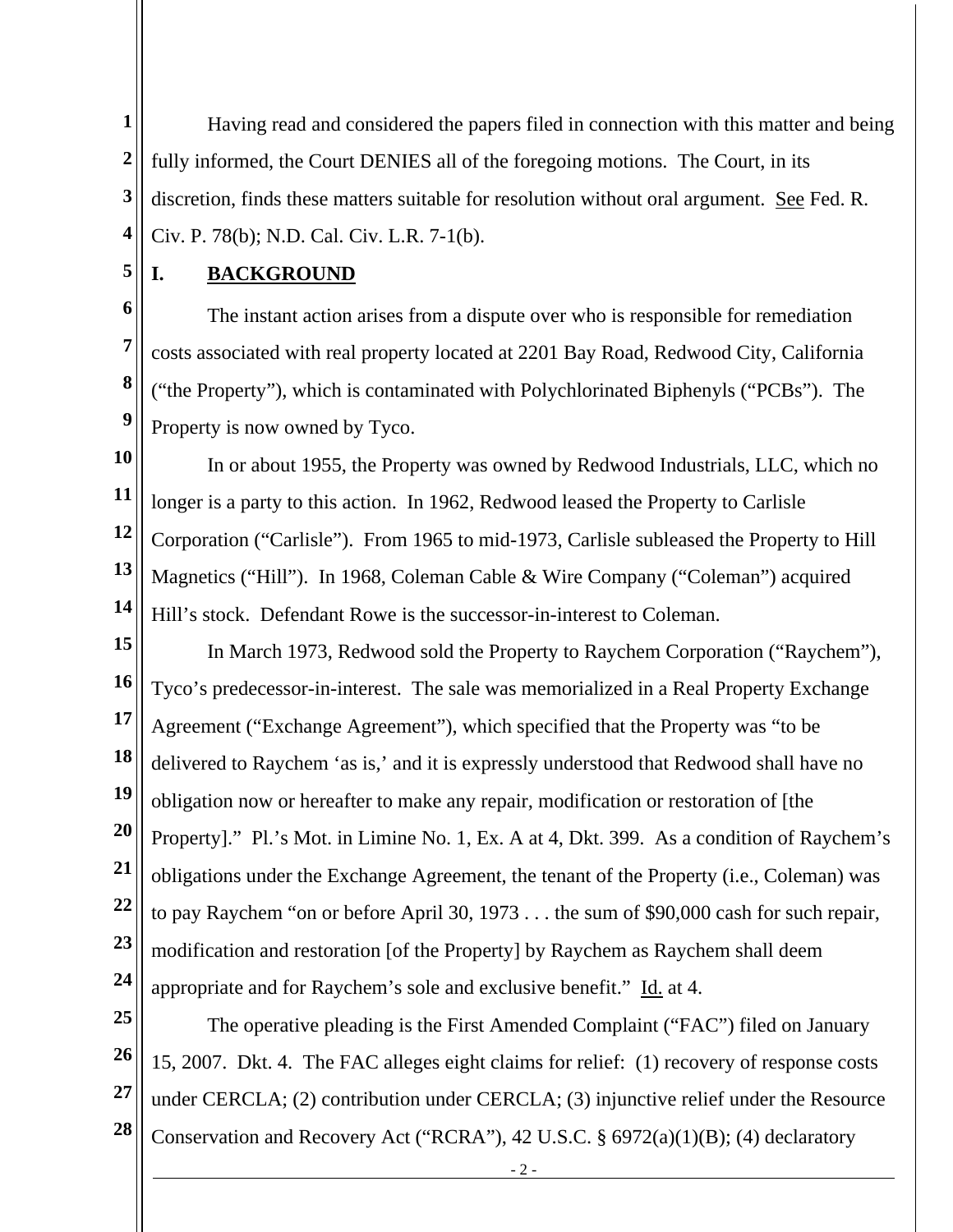**1 2 3 4**  relief under federal law; (5) response costs under California Health and Safety Code §§ 25300, et seq.; (6) comparative equitable indemnity under state law; (7) declaratory relief under state law; and (8) attorney's fees under California Code of Civil Procedure § 1021.5. Rowe was joined as a party-defendant in the FAC.

**5 6 7 8 9**  The action initially was assigned to the Honorable Jeremy Fogel. On September 19, 2011, Judge Fogel ruled on the parties' cross-motions for summary judgment. Dkt. 344. In particular, he granted summary judgment in favor of Rowe on Tyco's RCRA claim, but denied summary judgment as to its claim under CERCLA. Id. All parties except Tyco and Rowe have since reached a settlement in this action. Dkt. 233.

**10 11 12 13**  On September 28, 2011, the case was reassigned to the undersigned due to Judge Fogel's departure from this Court. Dkt. 347. A bench trial involving Tyco's claims against Rowe is scheduled to commence on July 16, 2012. Dkt. 427. In anticipation of trial, the parties have filed various motions in limine, which are discussed below.<sup>2</sup>

- **14 II. DISCUSSION**
- **15**
- **16**

#### **A. PLAINTIFF TYCO THERMAL CONTROLS, LLC'S MOTION IN LIMINE NO. 1 TO EXCLUDE EVIDENCE OF UNSIGNED RELEASE**

**17 18 19 20 21 22**  As noted, Redwood sold the Property to Raychem in 1973 at a time when Property was subleased to Hill (which was owned by Coleman). In order to effectuate the sale of the Property, Redwood terminated Coleman's sublease. The terms of the termination allegedly were memorialized in an Agreement and Mutual Release ("Release Agreement"). Pl.'s Mot. Ex. B. The Release Agreement states that its purpose "is to settle all rights and obligations which may exist between Lessor and Sublessee at the date hereof and to

**23** 

**<sup>24</sup>  25 26 27 28**   $\overline{a}$ <sup>2</sup> The Court's Order for Pretrial Preparation specifies that: "All motions in limine shall be set forth in a single memorandum, not to exceed ten (10) pages in length. Responses to the motions in limine shall be set forth in a single memorandum, not to exceed ten (10) pages in length. Reply briefs shall not exceed six (6) pages." Dkt. 426. In violation of that Order, Tyco filed two separate motions in limine, totaling nineteen pages in length. Tyco also filed two reply briefs, totaling eighteen pages in length. Despite Tyco's blatant transgressions of the Court's scheduling order, the Court, in the interest of expediting this matter, will consider Tyco's motions on the merits. Tyco is warned that further violations of any Court order may result in the imposition of sanctions, up to and including dismissal of the action.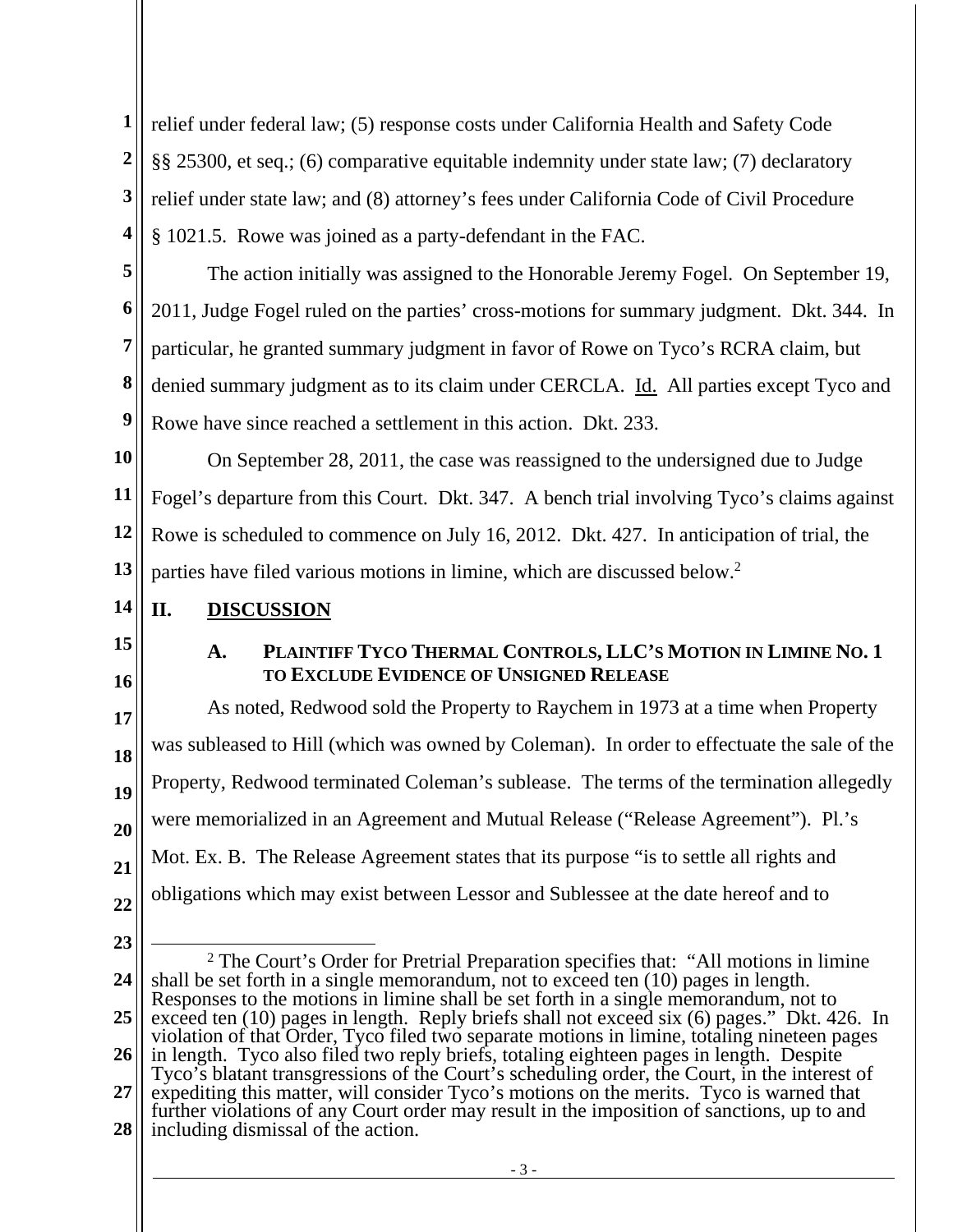| 1              | effectuate a mutual general release between said parties." Id. at 3. To that end, the                                     |  |  |
|----------------|---------------------------------------------------------------------------------------------------------------------------|--|--|
| $\overline{2}$ | Agreement contains the following indemnification provision:                                                               |  |  |
| 3              | Upon this Agreement becoming effective, each party hereby<br>agrees to hold the other free and harmless of, and defend    |  |  |
| 4              | against, any claims of any nature whatsoever, including without<br>limitation in connection with said Sublease, which may |  |  |
| 5              | hereafter be made by or through any of the following<br>companies related to the other:                                   |  |  |
| 6              | <b>COMPANIES RELATED TO Sublessee: Pacific</b>                                                                            |  |  |
| 7              | Transformer Company, Hill Magnetics Inc. and Hill<br>Industries Inc.                                                      |  |  |
| 8              |                                                                                                                           |  |  |
| 9              | Id. Rowe contends that under the foregoing provision, Redwood agreed to indemnify it                                      |  |  |
| 10             | from any claims for damages arising out of its use of the Property. Tyco now moves to                                     |  |  |
| 11             | preclude Rowe from admitting the Release Agreement into evidence at trial.                                                |  |  |
| 12             | <b>Analysis</b><br>1.                                                                                                     |  |  |
| 13             | Tyco first contends that the Release Agreement should be excluded at trial on the                                         |  |  |
| 14             | grounds that liability under CERCLA cannot be contractually shifted from one party to                                     |  |  |
| 15             | another, and that Rowe's interpretation of the indemnification clause is untenable. These                                 |  |  |
| 16             | arguments, however, are not appropriate for resolution through a motion in limine.                                        |  |  |
| 17             | Typically, in limine motions are used to exclude inadmissible or prejudicial evidence                                     |  |  |
| 18             | before it is actually offered in order to avoid undue prejudice in jury trials. See Brodit v.                             |  |  |
| 19             | Cabra, 350 F.3d 985, 1004-05 (9th Cir. 2003) (noting that in limine motions "allow parties                                |  |  |
| 20             | to resolve evidentiary disputes ahead of trial, without first having to present potentially                               |  |  |
| 21             | prejudicial evidence in front of a jury."). Here, the likelihood of such potential prejudice is                           |  |  |
| 22             | ameliorated by the fact that this case involves a court trial, as opposed to a jury trial.                                |  |  |
| 23             | Moreover, Tyco's arguments relate to the substantive merit of Tyco's claim for damages                                    |  |  |
| 24             | against Rowe, which is outside the purview of a motion in limine. See Natural Res.                                        |  |  |
| 25             | Defense Council v. Rodgers, No. CIV-S-88-1658 LKK, 2005 WL 1388671, at *1 n.2 (E.D.                                       |  |  |
| 26             | Cal, June 9, 2005) ("[m]otions in limine address evidentiary questions and are inappropriate                              |  |  |
| <b>27</b>      | devices for resolving substantive issues.") (citing 75 Am.Jur.2d Trial § 99 (2004)).                                      |  |  |
| 28             |                                                                                                                           |  |  |

- 4 -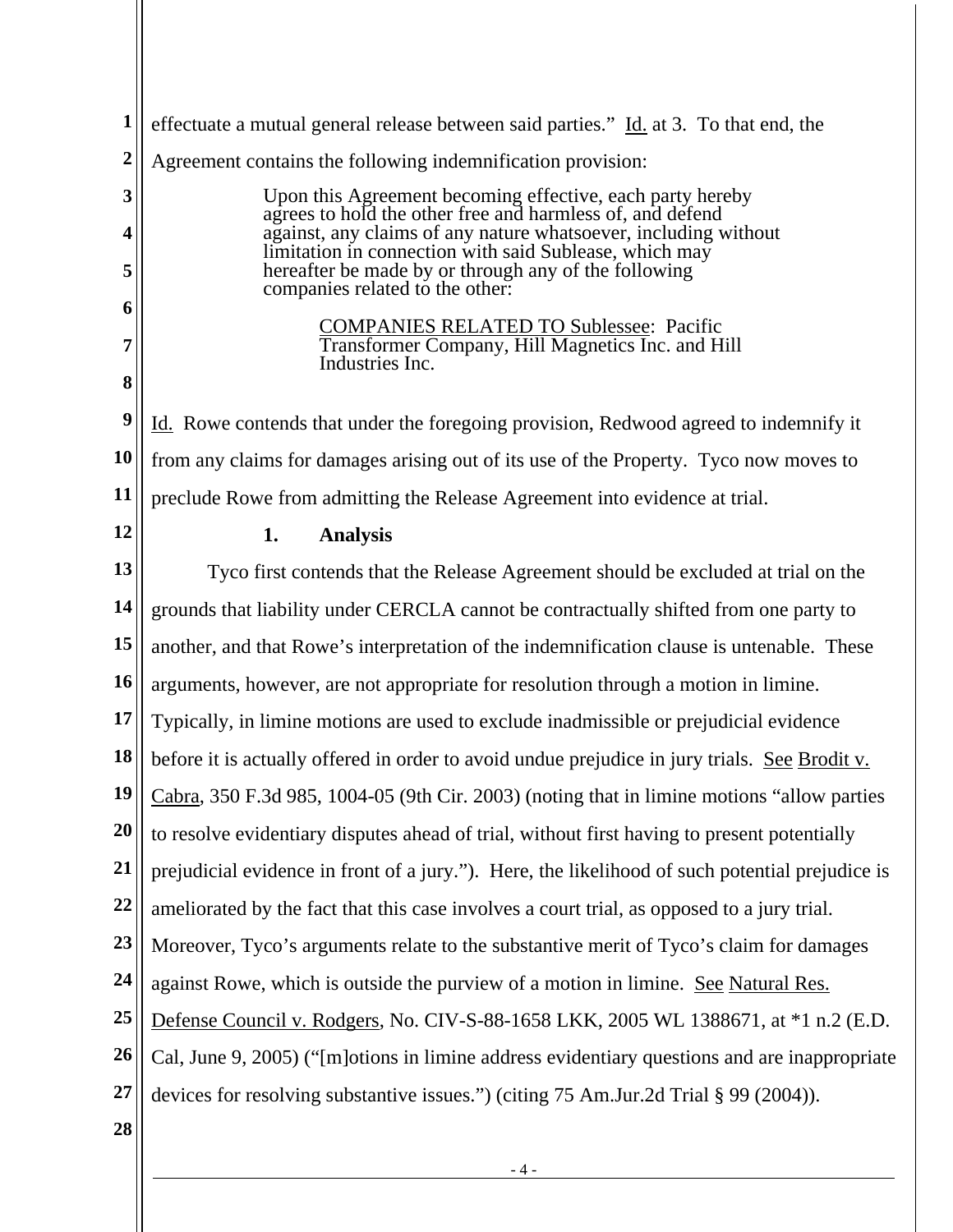**1 2 3 4 5 6 7 8 9 10**  Next, Tyco argues that the copy of the Release Agreement proffered by Rowe is unsigned and cannot be considered as evidence. Tyco unsuccessfully made the same argument in opposition to Rowe's earlier motion for summary judgment. Dkt. 317 at 9. Judge Fogel rejected Tyco's contention, noting that there is circumstantial evidence that the Release Agreement was executed by the parties thereto. See 9/19/11 Order re Cross Mots. for Partial Summ. Adjudication at 5-6 ("9/19/11 Order"), Dkt. 344. Accordingly, Judge Fogel ruled that "there may be a triable issue of fact as to the effect of the indemnity agreement." Id. Tyco has not sought leave to file a motion for reconsideration of that determination, as required by Civil Local Rule 7-9, nor has Tyco demonstrated that Judge Fogel's ruling is erroneous.

**11 12 13 14 15 16 17 18 19 20 21 22 23 24 25 26 27 28**  Notwithstanding Judge Fogel's prior order, the Court independently finds Tyco's argument unpersuasive on the merits. The mere fact that the Release Agreement is unsigned does not ipso facto render it inadmissible. Under Rule 901(a) of the Federal Rules of Evidence, an item is admissible where the proponent "produce[s] evidence sufficient to support a finding that the item is what the proponent claims it is." Here, the copy of the Release Agreement in dispute was produced during discovery by the law firm of Morrison & Foerster, which represented Coleman during the 1970's. See Boone Decl. ¶¶ 2, 4, Dkt. 317. Marshall Small, Senior Counsel with Morrison & Foerster, received a request from Rowe's counsel for documents pertaining to the firm's representation of Coleman. Small Decl. ¶ 3, Dkt. 312. After Rowe's counsel provided evidence of authorization from Rowe for the release of such records, Mr. Small submitted the request to the firm's historical records department. Id. Mr. Small made the records available to Rowe's counsel at Morrison & Foerster's offices. Id.  $\P$  4-5. During the course of his review, counsel selected various documents, including the Release Agreement, which Mr. Small had copied and delivered to Rowe's counsel. Id. Mr. Small's declaration is sufficient to demonstrate that the copy of the document proffered by Rowe is what it is purported to be; i.e., a copy of an unsigned Release Agreement found in the files of Coleman's former counsel. See Fed. R. Evid. 901(b)(1) (authentication through

- 5 -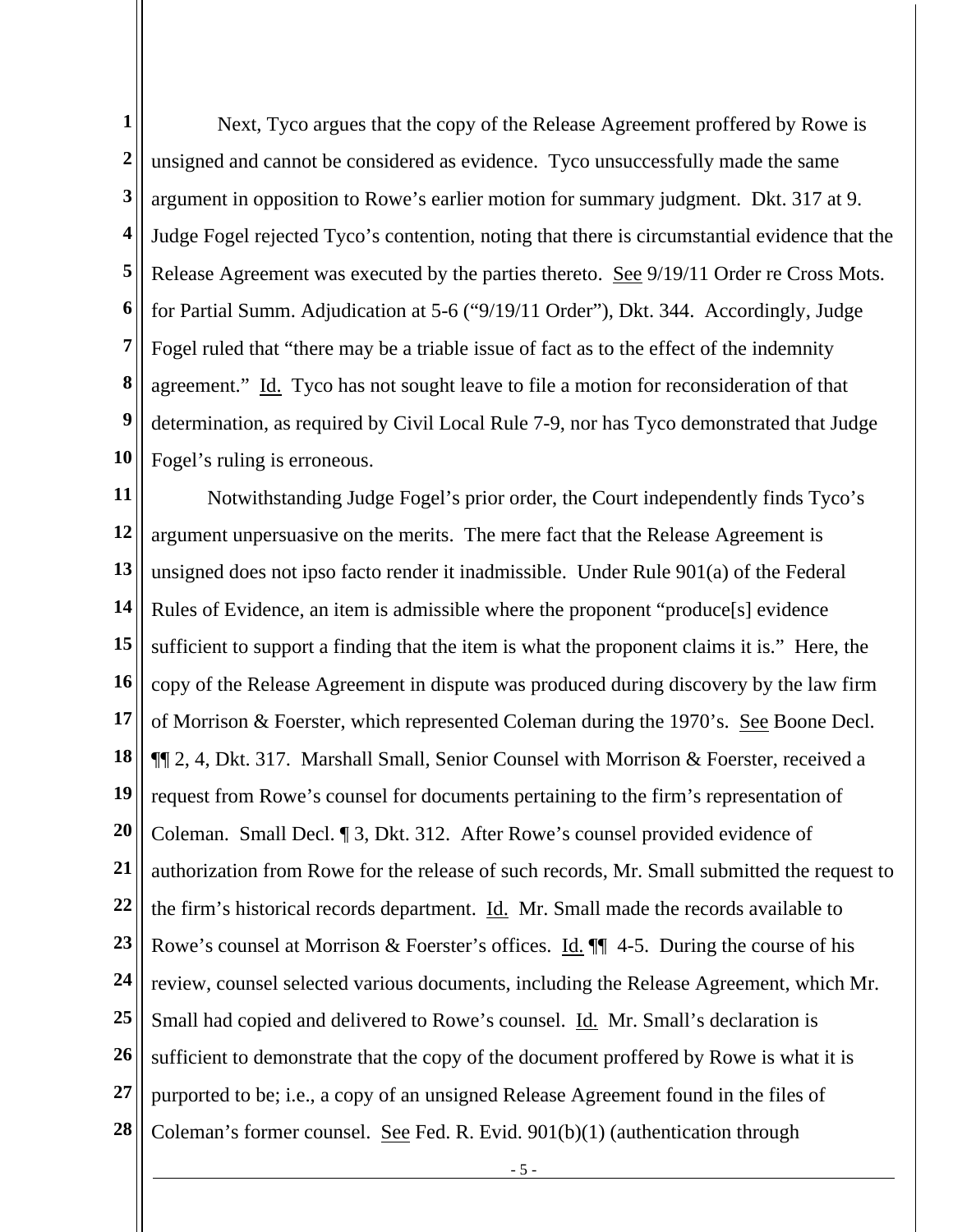**1 2 3**  "[t]estimony that an item is what it is claimed to be"). That the copy of the Release Agreement is unsigned goes to the weight, as opposed to the admissibility, of the document.

**4 5 6 7 8**  In sum, the Court is not persuaded that exclusion of the Release Agreement is warranted. Accordingly, Tyco's Motion in Limine No. 1 to Exclude Evidence of Unsigned Release is DENIED. The Court's ruling does not relieve Rowe of its obligation to establish a proper foundation for the admission of the Release Agreement at trial, nor is it intended to deprive Tyco of its right to object to such evidence.<sup>3</sup>

- **9**
- **10 11**

## **B. PLAINTIFF TYCO THERMAL CONTROLS, LLC'S MOTION IN LIMINE NO. 2 TO EXCLUDE OPINIONS OF DR. GABRIEL SABADELL AND DR. RICHARD RICHTER RE RAILROADS**

**12 13 14 15 16 17 18 19 20**  Tyco moves to preclude Rowe from calling Gabriel Sabadell, Ph.D., and Richard Richter, Ph.D., as expert witnesses at trial. Rowe intends to call these witnesses to offer testimony, inter alia, concerning the cause of the PCB contamination of the Property. See Def.'s Witness List at 2-3, Dkt. 385. In its motion in limine, Tyco contends that these witnesses' opinions should be excluded on the grounds that they lack a sufficient factual foundation to opine that the site contamination was caused by "railroad activities" on the Property. See Boone Decl. in Opp'n to Pl's Mot. for Partial Summ. J, Ex. G at 43:24-45:2.<sup>4</sup> "Rule 702 requires that a testifying expert be 'qualified as an expert by knowledge, skill, experience, training, or education.'" Hangarter v. Provident Life and Acc. Ins. Co.,

**21** 

**<sup>22</sup>  23 24 25**   $\overline{a}$ <sup>3</sup> In its reply, Tyco argues for the first time that the Release Agreement is inadmissible hearsay. The Court does not consider new arguments presented in a reply brief. See Ind. Towers of Wash. v. Wash., 350 F.3d 925, 929 (9th Cir. 2003) ("we review only issues which are argued specifically and distinctly in a party's opening brief"). Nonetheless, Rowe should be prepared at trial to respond to Rowe's likely hearsay objection.

**<sup>26</sup>  27 28**  <sup>4</sup> Dr. Richter opined that the Property may have been contaminated by PCBs resulting from Tyco's manufacture of "44 wire" on the site and/or paints and sealants used on the Property. See Decl. of Richardo O. Richter in Opp'n to Pl.'s Mot. for Partial Summ. J. at 4, 7, Dkt. 332. Tyco's motion in limine, however, focuses only on Dr. Sabadell's opinions regarding railroad operations, and does not does not specifically address Dr. Richter's opinions.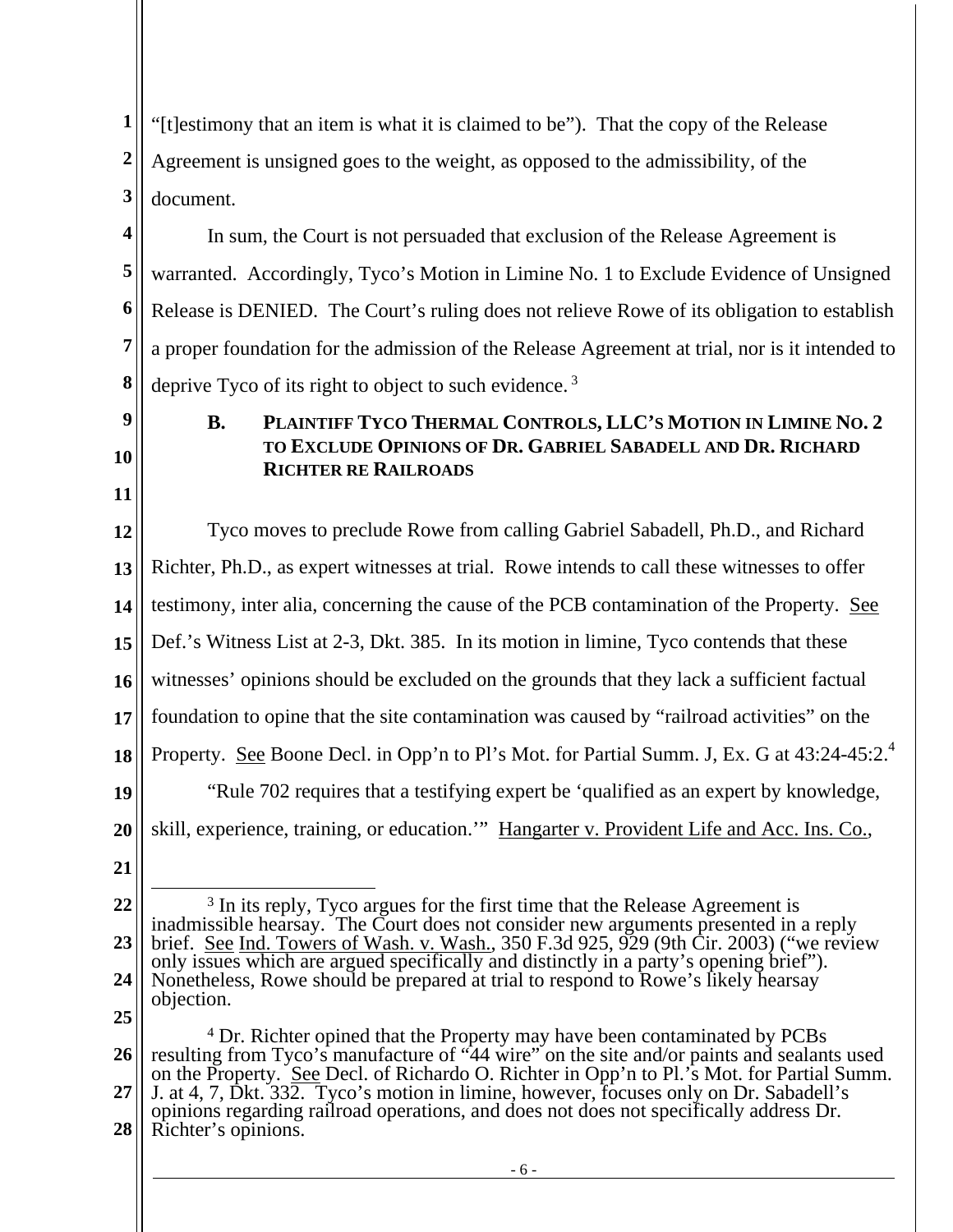**1 2 3 4 5 6 7 8 9 10 11 12**  373 F.3d 998, 1016 (9th Cir. 2004) (quoting in part Fed. R. Evid. 702). Tyco does not contend that either Drs. Sabadell or Richter lack the requisite knowledge, skill, experience, training, or education to offer expert testimony at trial. Rather, Tyco avers that their opinions lack sufficient factual foundation. However, "[t]he factual basis of an expert opinion goes to the credibility of the testimony, not the admissibility, and it is up to the opposing party to examine the factual basis for the opinion in cross-examination." Id. at 1017 n.14 (brackets, internal quotations and citation omitted). Tyco will have ample opportunity at trial to challenge the bases of these witnesses' opinions through crossexamination. See Bergen v. F/V St. Patrick, 816 F.2d 1345, 1352 n.5 (9th Cir. 1987) ("the weakness in the underpinnings of [expert] opinions may be developed upon crossexamination," as "such weakness goes to the weight and credibility of the testimony" as opposed to its admissibility) (internal quotations and citation omitted).

**13 14 15 16 17 18 19 20**  The cases cited by Tyco are inapposite. In McGlinchy v. Shell Chemical Company, 845 F.2d 802 (9th Cir. 1988), the court of appeal upheld the exclusion of expert testimony regarding damages under Rule 403 on the grounds that the expert's inconsistent and unsubstantiated opinions "would pose a great danger of confusing the fact and cause of damages with the amount of damages." Id. at 806-807. Here, Tyco does not allege that Dr. Sabadell or Dr. Richter's opinions are inconsistent. In addition, any potential Rule 403 concerns are accommodated by the fact that this case will be tried to the Court, as opposed to a jury.

**21 22 23 24 25 26 27**  Tyco's citation to Coca-Cola Co. v. Overland, Inc., 692 F.2d 1250 (9th Cir. 1982) fares no better. In that case, the court affirmed the exclusion of percipient witness affidavits presented in opposition to a motion for summary judgment because the affiants lacked personal knowledge to support their statements. Id. at 1205. The issue presently before the Court involves the admission of expert testimony, not the sufficiency of an affidavit offered in opposition to a summary judgment motion, which is governed by Rule 56(c)(4) (formerly numbered as Rule 56(e)). Accordingly, Tyco's Motion in Limine No. 2

**28** 

- 7 -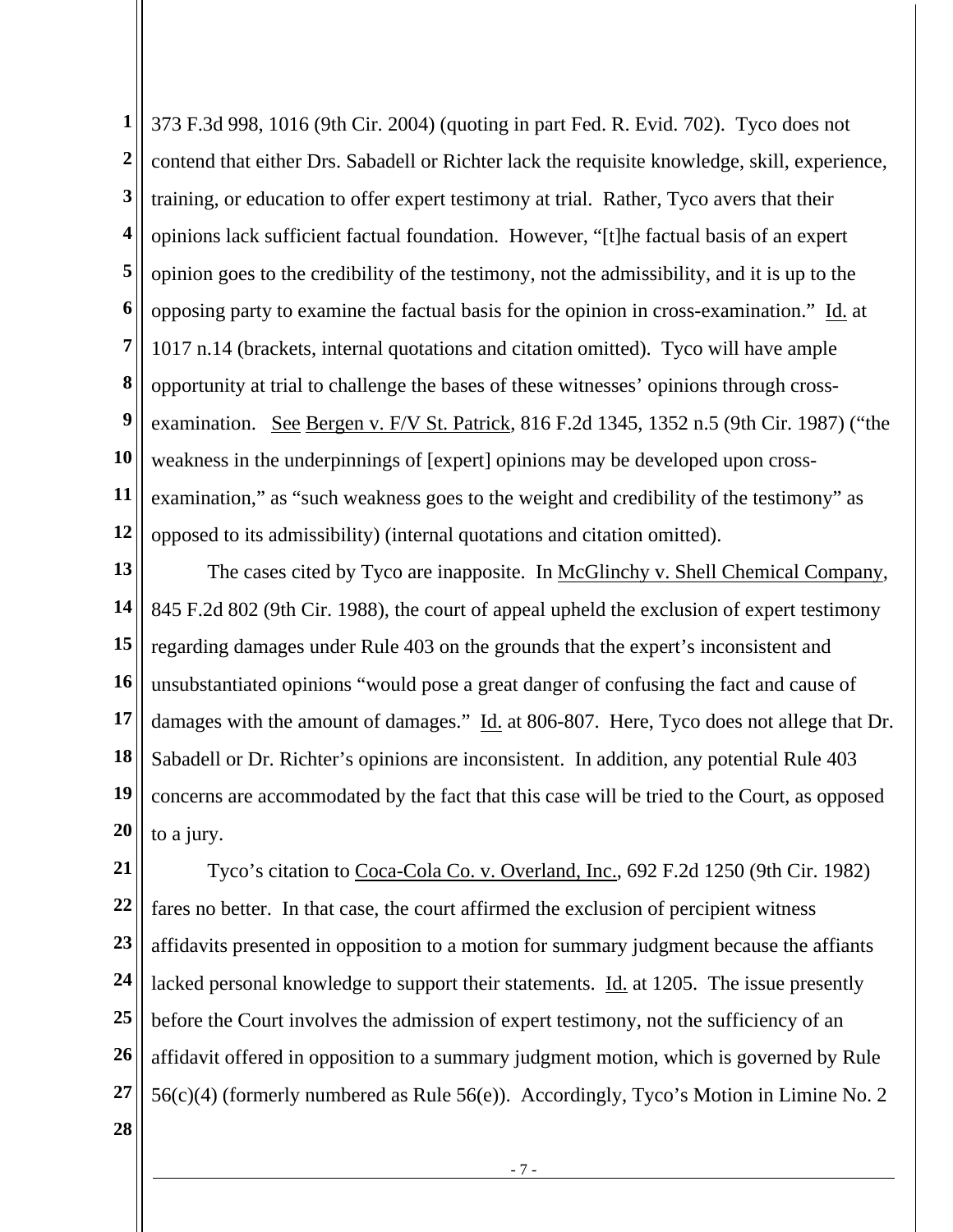**1 2**  to Exclude Opinions of Dr. Gabriel Sabadell and Dr. Richard Richter re Railroads is DENIED.

# **3 4**

#### **C. DEFENDANT ROWE'S MOTION IN LIMINE TO EXCLUDE PLAINTIFF'S MONSANTO SHIPPING RECORDS**

**5** 

#### **1. Background**

**6 7 8 9 10**  As noted, from 1965 to mid-1973, the Property was subleased to Hill, Rowe's predecessor, which manufactured transformers on the Property. According to Tyco, PCB fluids historically have been used to manufacture transformers, and records from Monsanto Company ("Monsanto") will show that products containing PCBs were shipped to Hill at the Property. Thus, Tyco intends to present evidence of these shipments at trial.

**11 12 13 14 15 16 17 18 19 20 21**  Judge Fogel previously addressed the admissibility of Monsanto's shipping records. In response to Rowe's previous motion for summary judgment, Tyco proffered shipping records from Monsanto to establish that PCB-containing products were shipped to Hill. Curtiss Decl. ¶¶ 10-11, Dkt. 254. Tyco sought to authenticate these documents as business records through Sharon Locke, an order billing clerk who worked for Monsanto from 1961 to 1994. Pl.'s Opp'n to Def.'s Mot. for Summ. J. at 4, Dkt. 258. Rowe challenged the admissibility of the shipping records, claiming that Ms. Locke was not the custodian of records, but was merely familiar with invoices such as those proffered by Tyco. Def.'s Reply in Supp. of Mot. for Summ. J. at 6, Dkt. 283. In addition, Rowe argued that Ms. Locke was uncertain precisely who created those records or whether they were complete. Id. at 6-7.

**22 23 24 25 26 27 28**  In his summary judgment order, Judge Fogel rejected Rowe's arguments. See 9/19/11 Order at 5-6. He explained that business records may be authenticated by the custodian of records *or* through "another qualified witness"—such as a witness who understands the record-keeping system at issue. Id. at 6 (citing United States v. Ray, 930 F.2d 1368, 1370 (9th Cir. 1990) (holding that welfare fraud investigator who was familiar with the filing and reporting requirements for public assistance benefits was an "other qualified witness" competent to authenticate welfare record even though she was not

- 8 -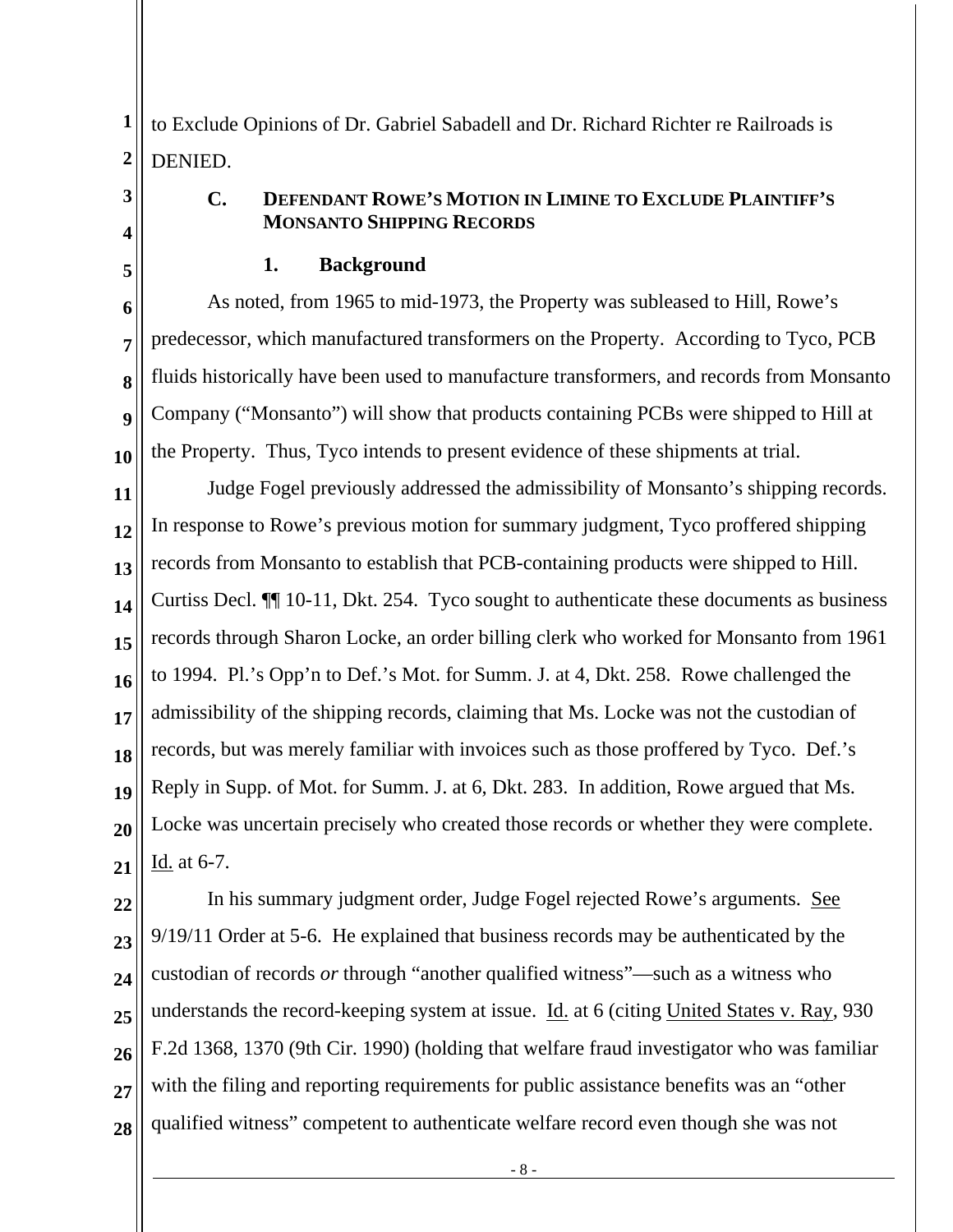**1 2 3**  custodian of record)); see Fed. R. Evid. 902(11). With respect to the matter of whether the records were complete, Judge Fogel found that "this argument goes to the weight that should be attributed to the records, not their admissibility." 9/19/11 Order at 6.

**4** 

### **2. Analysis**

**5 6 7 8 9 10 11 12 13 14 15 16**  In its Motion in Limine to Exclude Plaintiff's Monsanto Shipping Records, Rowe offers no new grounds for excluding the records at trial. Rather, Rowe merely incorporates by reference the arguments presented in connection with its prior summary judgment motion, stating that "[it] wishes to reassert its exclusion request to preserve its evidentiary objections are trial." Def.'s Mot. in Limine at 1-2, Dkt. 418. Rowe's motion is thus tantamount to an unauthorized motion for reconsideration. Yet, Rowe has not sought leave to file a motion for reconsideration of that determination, as required by Civil Local Rule 7- 9, nor has Rowe demonstrated that Judge Fogel's ruling is erroneous. For these reasons, Defendant Rowe's Motion in Limine to Exclude Plaintiff's Monsanto Shipping Records is DENIED. However, the Court's ruling does not obviate Tyco's obligation to lay an appropriate foundation at trial for the admission of the Monsanto shipping records, nor does it deprive Rowe of its right to interpose an objection thereto.

**17** 

**18** 

**19** 

**26** 

**27** 

**28** 

# **III. CONCLUSION**

For the reasons set forth above,

IT IS HEREBY ORDERED THAT:

**20 21**  1. Plaintiff Tyco's Motion in Limine No. 1 to Exclude Evidence of Unsigned Release is DENIED.

**22 23**  2. Plaintiff Tyco's Motion in Limine No. 2 to Exclude Opinions of Dr. Gabriel Sabadell and Dr. Richard Richter re Railroads is DENIED.

**24 25**  3. Defendant Rowe's Motion in Limine to Exclude Plaintiff's Monsanto Shipping Records is DENIED.